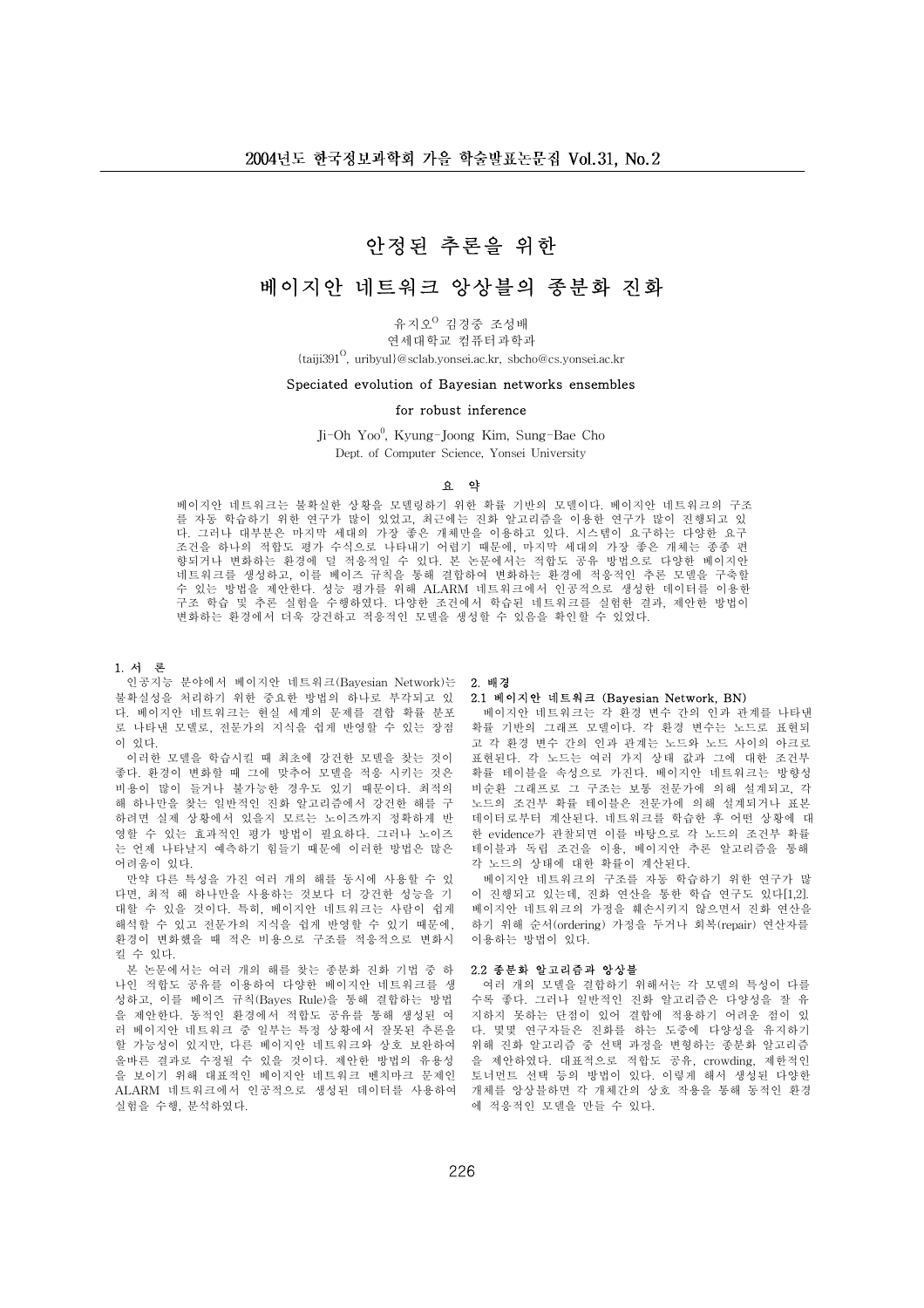# 3. 종분화된 진화 베이지안 네트워크 앙상블

그림 1은 종분화된 진화 베이지안 네트워크 앙상블의 전체적 인 순서도이다. 각각의 BN 개체를 임의의 구조로 초기화한 후, 베이지안 네트워크의 구조를 평가하는 DPSM(General Drichlet Prior Score Metric)을 사용해 각 베이지안 네트워크의 적합도 를 계산한다. 적합도 공유에서 각 개체 간의 거리는 MDL을 통 해 측정되고, 적합도에 따라 80%의 비율로 좋은 개체가 선택 되고, 교차와 돌연변이 연산을 거친다. 미리 설정한 임계치보다 적합도가 높은 개체들이 일정 수가 탐색되거나, 최대 세대 수 에 도달하면 진화는 멈추게 되고, 클러스터링을 통해 마지막 세대에서 결합할 개체들을 선택, 결합하게 된다.



#### 3.1 역색체 표현

진화 알고리즘에서 각 개체의 표현 방법을 결정하는 것은 매 우 중요한 문제이다. 본 논문에서는 베이지안 네트워크를 연결 행렬과 노드 순서를 통해 표현하는 방식을 제안한다. 베이지안 네트워크 구조는 변수의 순서를 나타내는 길이가 n인 L과  $n \times n$  연결 행렬 C로 표현된다. C의 각각의 요소  $c_{ii}$ 는 다음과 같은 방법으로 표현되며 각 변수 사이에 아크가 존재하는지에 대한 여부를 표시한다.

 $c_{ij} = \Big\{$ *I i*>*j*이고 *x*, 와 *x*, 사이에 아크가 존재할 경우,<br>0 그렇지 않을 경우 그림 2는 제안한 염색체 표현의 예를 보여주다.



그림 2. 베이지안 네트워크의 염색체 표현의 예

# 3.2 유전 연산

각 개체의 적합도가 평가되면, 일정 비율로 좋은 개체가 선 택되고, 교차와 돌연변이 연산을 거친다. 본 논문에서는 순위 기반 선택(Rank-based selection) 연산자를 사용하였다[1]. 이 연산자는 다음과 같이 계산된 개체 선택 확률 p<sub>ir</sub>를 통해 개체 를 선택한다.

$$
p_{j,t} = \frac{\lambda - \operatorname{rank}(g(\ I_t^j)) + 1}{\lambda(\lambda + 1)/2}
$$

 $I_t^j$ 는 세대  $t$ 에서  $j$ 번째 개체이고,  $rank(g(I_t^j))$ 는 적합도에 따른 개체의 순위, λ는 개체의 수이다.

교차 연산자는 개체 집단 안에 있는 두 베이지안 네트워크의 구조를 교환하는 역할을 한다. 연결 행렬의 교차 연산은 1-점 교차 방식을 사용했고, 노드 순서의 교차 연산을 위해 순환 교 차(Cycle crossover) 연산자를 사용하였다[2]. 순환 교차 연산자 는 각 개체의 위치에 대응되는 상대 개체의 위치를 따라가며 사이클을 이루는 부분을 분리하고 이를 교환하는 방식이다. 그 림 3은 순환 교차의 예이다.

Parents

\n
$$
(x_1, x_2, x_3, x_4, x_5, x_6, x_7, x_8) \leq \sum_{k}(x_1, x_2, x_4, x_8) \leq (x_1, x_2, x_6, x_7, x_5, x_5)
$$
\n
$$
(x_2, x_4, x_6, x_3, x_7, x_5, x_3, x_1) \leq \sum_{k}(x_2, x_4, x_8, x_1) \leq \sum_{k}(x_2, x_4, x_5, x_5, x_6, x_7, x_1, x_1)
$$

그림 3. 순환 교차의 예

연결 행렬의 돌연변이 연산은 bit-flip 연산을 사용하였다. 또 한 노드 순서의 돌연변이 연산을 위해 전치 돌연변이 (Displacement mutation) 연산자를 사용하였다[2]. 전치 돌연변 이 연산은 먼저 무작위로 부분 문자열을 선택한 다음, 이 문자 열을 제거해서 다른 임의의 위치에 삽입하는 방식이다. 그림 4 는 전치 돌연변이의 예이다.

$$
\underbrace{(x_1, x_3, x_2, x_4, x_5)}_{(x_1, x_3, x_2, x_4, x_5)} \xrightarrow{\mathbf{1} \atop{\mathbf{1} \atop \mathbf{1}}} (x_1, x_3, x_2) \longrightarrow^{\mathbf{1} \atop \mathbf{2} \atop (\mathbf{1} \atop \mathbf{1}, \mathbf{1}, \mathbf{2}, \mathbf{3}, \mathbf{3}, \mathbf{4})} (x_1, x_3, x_4, x_5, x_2)
$$

그림 4. 전치 돌연변이의 예

# 3.3 적합도 평가 및 개체간 거리 측정

적합도 평가를 위해서 데이터에 대해 베이지안 네트워크의 구조를 평가하는 score metric 중 성능이 가장 좋다고 평가되 는 DPSM을 사용하였다[3]. DPSM은 데이터가 dirichlet 분포를 가지고 있다고 가정하고 구조를 평가하며, 다음과 같이 계산된 다.

$$
P(B, D) = P(B) \prod_{i=1}^{n} \prod_{j=1}^{q_i} \frac{\Gamma(N_{ij}^{'})}{\Gamma(N_{ij}^{'} + N_{ij})} \times \prod_{k=1}^{r_i} \frac{\Gamma(N_{ijk}^{'} + N_{ijk})}{\Gamma(N_{ijk}^{'})}
$$

 $N_{ik}$ 는 주어진 데이터베이스  $D$ 에서 변수  $x_i$ 의 상태가  $k$ 이고, 그 의 부모  $Pa(x_i)$ 의 상태는  $j$ 인 경우의 수인고,  $N_{ij} = \sum_{k=1}^{r_i} N_{ijk}$ 이 *K*  $=$  1 다.  $N_{\scriptscriptstyle i\mu}^{'}$ 는 dirichlet 분포 차수로 일반적으로 10인 경우에 성능

$$
\circ \text{ and } \xi \in X, \ N_{ij}' = \sum_{k=1}^{r_i} N_{ijk}' \circ \text{ or } \xi.
$$

جة المسلمة العام<br>종분화 기법으로 적합도 공유(fitness sharing) 방식을 사용하 였다. 적합도 공유는 개체들이 밀집된 지역에 있는 개체들의 적합도를 떨어뜨려서 다른 개체 간 적합도를 공유하는 방법이 다. i번째 개체의 적합도를 f<sub>i</sub>, i번째와 j번째 개체 사이의 거리 를  $d_{ii}$ , 공유 반경을  $\sigma_s$ 라고 할 때 공유 적합도  $fs_i$ 는 다음과 같 이 계산된다.

$$
fs_i = \frac{f_i}{\sum\limits_{j=1}^{opsize} sh\left(d_{ij}\right)} \quad sh\left(d_{ij}\right) = \begin{cases} 1 - \frac{d_{ij}}{\sigma_s}, & 0 < d_{ij} < \sigma_s \\ 0, & d_{ij} \ge \sigma_s \end{cases}
$$

 $i$ 번째와  $j$ 번째 개체 사이의 거리  $d_{ii}$ 는 베이지안 네트워크의 구조적 차이를 측정해 계산한다. 이를 위해 MDL 척도를 사용 하여 측정한다. i번째 개체를 기준으로 i번째 개체의 역방향 아 크 수를 r, 빠진 아크 수를 m, 추가된 아크 수를 a라고 하고, 총 노드의 수를 n이라 할 때, d<sub>ij</sub>는 다음과 같이 계산된다.

$$
d_{ij} = (r + m + a) \log_2 [n (n - 1)]
$$